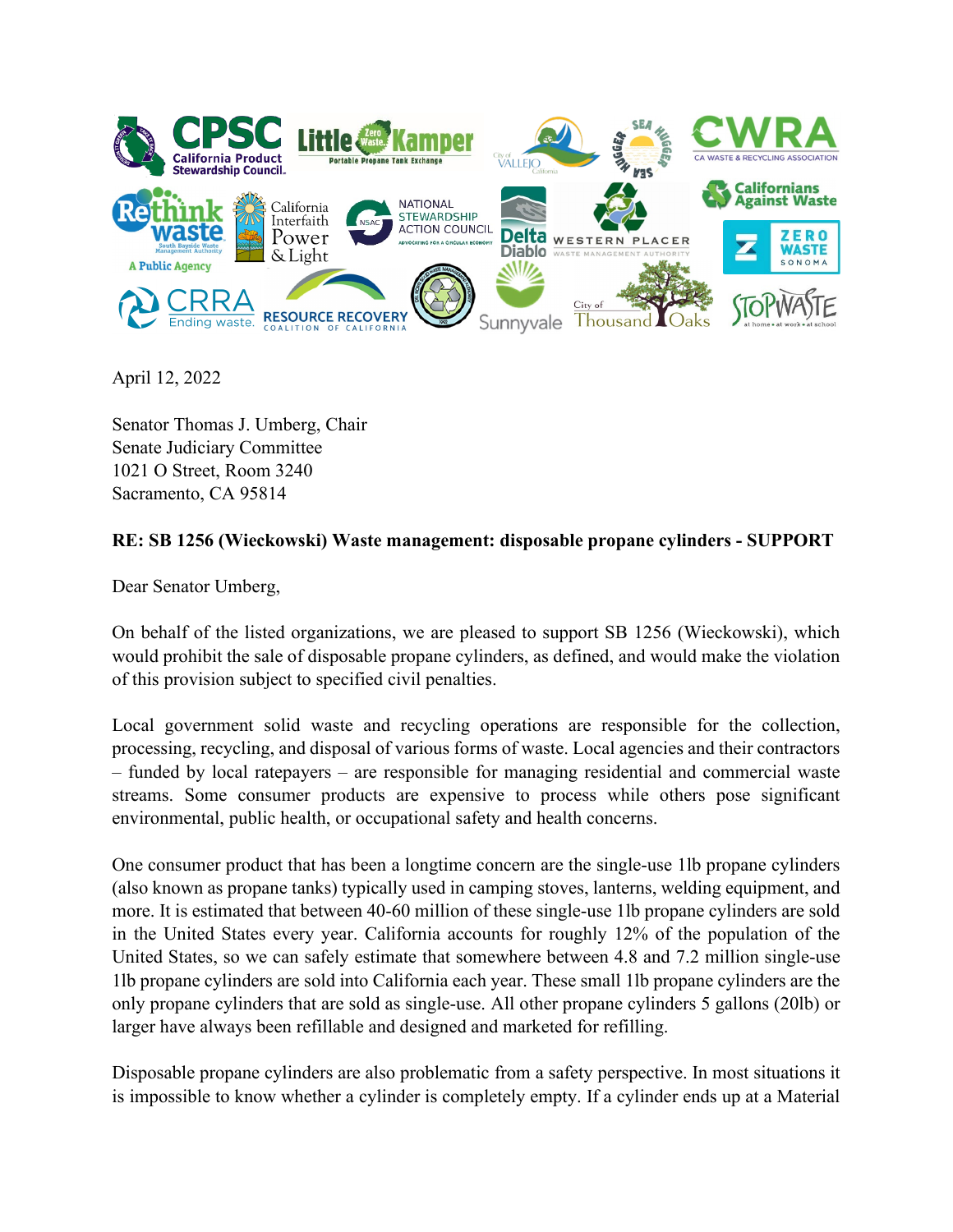Recovery Facility (MRF) with complex machinery used to separate materials, there is a risk of explosion that could cause injury to personnel or damage to infrastructure. This is part of what contributes to the cost of collecting and recycling these cylinders. In order to be safely recycled, they must be evacuated and then punctured using special equipment to ensure that they are safely processed.

Local, state, and national parks have long struggled with the impacts of improperly disposed single-use 1lb propane cylinders. A 2019 article from Waste 360 reported that the Yosemite National Park collects between 20,000 and 25,000 tanks a year and trucks them more than two hours away to a facility that processes low-grade hazardous waste. One of Yosemite's sustainability initiatives is focused on reducing improper disposal of propane tanks by promoting use of refillable tanks. As a result, the only cylinders available for purchase inside of Yosemite are refillable.

For the many reasons described above, we strongly **SUPPORT SB 1256 (Wieckowski)** and urge your support when the bill is heard in Senate Judiciary Committee.

Sincerely,

Doug Kobold, Executive Director California Product Stewardship Council

Timothy Burroughs, Executive Director StopWaste

Leslie Lukacs, Executive Director Zero Waste Sonoma

Jonathon "Josh" Simpson, Vice President Little Kamper, LP

Shell Cleave

Shell Cleave, Founder

Sea Hugger<br>JUUMAN WUWX

Jordan Wells, Director of Advocacy and Communications National Stewardship Action Council

Vince De Lange, General Manager Delta Diablo

Kevin Bell, Deputy Executive Director Western Placer Waste Management Authority

 $5.002$ 

Susan Stephenson, Executive Director California Interfaith Power & Light